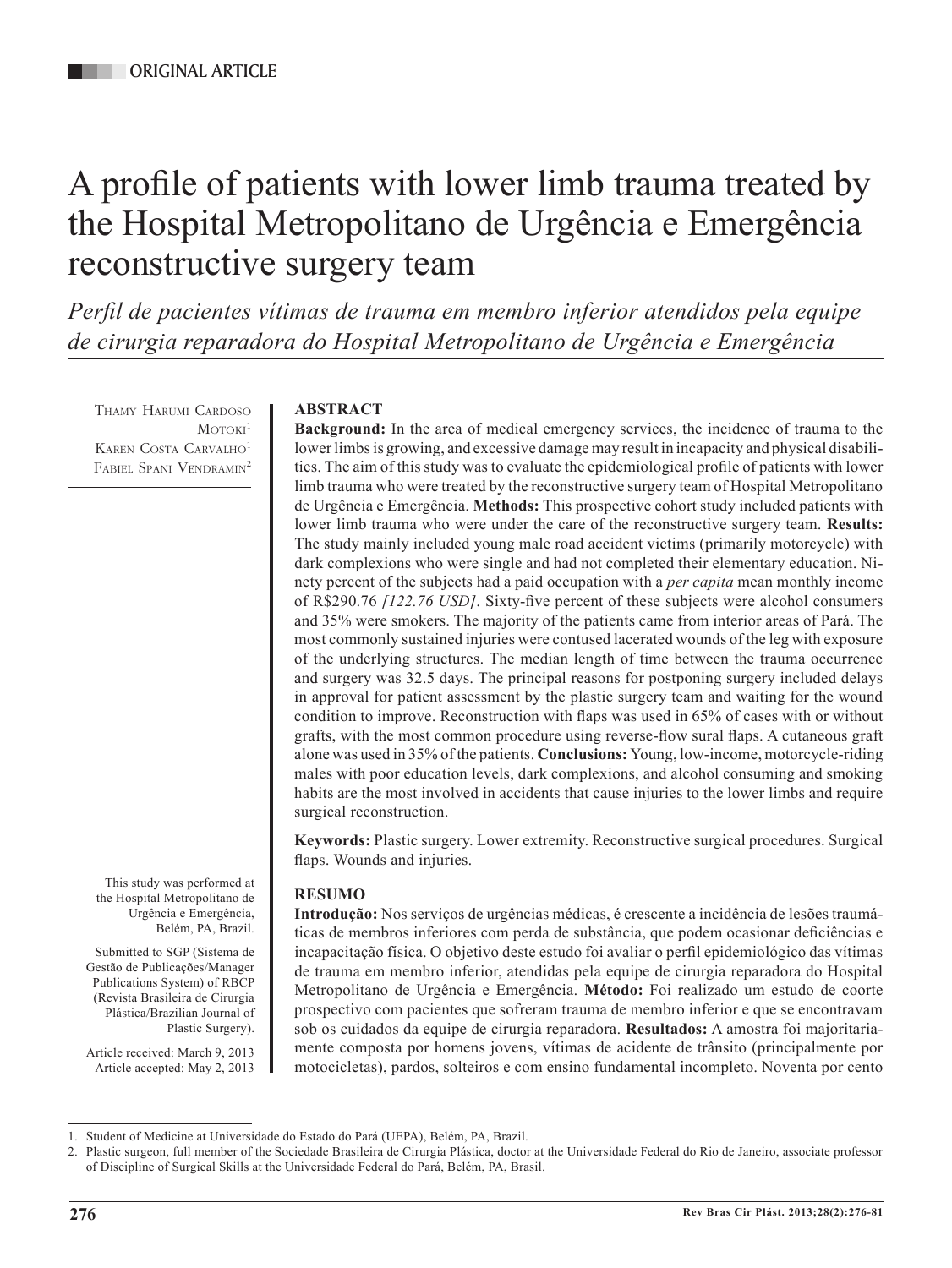dos pesquisados exerciam alguma atividade remunerada e apresentavam renda *per capita* mensal média de R\$ 290,76. Sessenta e cinco por cento dos pesquisados eram etilistas, dos quais 35% eram tabagistas. A maioria dos pacientes era proveniente do interior do Pará. As lesões mais comuns eram as lacerocontusas, localizadas na perna e com exposição de estruturas nobres. O tempo decorrido entre o trauma e a cirurgia apresentou mediana de 32,5 dias. Os principais motivos de retardar a cirurgia foram atrasos na solicitação para que a equipe da cirurgia plástica avaliasse o paciente e espera para melhorar as condições da ferida. Retalhos foram utilizados em 65% dos casos, acompanhados ou não de enxertos, sendo o mais frequente o sural de fluxo reverso. Em 35% dos pacientes, realizou-se enxerto cutâneo isoladamente. **Conclusões:** Homens jovens, de baixa renda, com pouca escolaridade, pardos, etilistas, tabagistas e usuários de motocicletas são os mais envolvidos em acidentes que ocasionam lesões em membros inferiores que necessitam de reparo cirúrgico.

**Descritores:** Cirurgia plástica. Extremidade inferior. Procedimentos cirúrgicos reconstrutivos. Retalhos cirúrgicos. Ferimentos e lesões.

## **INTRODUCTION**

In the area of medical emergency services, it is becoming increasingly more common to encounter patients with trauma to the lower limbs and excessive damage that may be accompanied by bone fractures<sup>1</sup>. When not fatal, these injuries frequently result in incapacity and temporary or permanent physical disability that can negatively interfere with quality of life2 .

The aim of lower limb reconstruction is the surgical correction of defects and open wounds on a patient's leg to enable a patient to resume a normal life with the ability to walk and work, and avoid the need for amputation<sup>3</sup>.

This study aimed to establish an epidemiological profile of lower limb trauma victims treated at the Hospital Metropolitano de Urgência e Emergência (HMUE). Thereby, with a better understanding of the population profile involved, trauma-related risk factors can be identified, which can serve to prevent accidents.

#### **METHODS**

All research participants were studied in accordance with principles of the Declaration of Helsinki and the Nuremberg Code with respect to the guidelines for conducting research involving humans of the National Health Council (Resolution 196/96). This followed project approval by the Núcleo de Pesquisa, Extensão e Pós-Graduação em Medicina *[Research, Extensions and Postgraduate Medical Unit]* of the Universidade do Estado do Pará, e do Comitê de Ética em Pesquisa *[Research Ethics Committee]* of Universidade do Estado do Pará.

All research subjects signed the free and informed consent form and completed a questionnaire.

This prospective cohort study was conducted between February and August 2012. The population studied was composed of 20 individuals of both sexes who were 15–65 years of age with deep wounds, exposure of the underlying structures and/or loss of cutaneous substance or extensive tissue destruction in at least one lower limb, and traumatic etiology, and who were admitted to the HMUE < 24 hours after the trauma.

Exclusion criteria were as follows: individuals who did not fulfill the above requirements, as well as those with a mental impairment, a dependency relation such as prisoners and the military, and those who did not correctly fill in the protocol data (e.g., did not complete the form).

Interviews were conducted to collect epidemiological data as well as information related to the experienced trauma and applied treatment.

Microsoft Excel 2010 was used to create the database, tables, and graphs, while Bioestat 5.0 was used to perform the statistical analyses.

## **RESULTS**

The mean age of the studied patients was 30.7 years. Most were male, and all had a dark complexion (Table 1). Half of these individuals were single and had not completed elementary education (Table 2 and Figure 1). With regard to religion, 55% were Catholic, 35% were evangelical, and 10% were atheist. The vast majority (90%) of the studied subjects had some form of paid occupation with or without an employment record book. The group's mean monthly income *per capita* was R\$ 290.76.

None of the researched subjects had comorbidities, such as arterial systemic hypertension, diabetes, or collagenosis.

The study verified the diets of the individuals and found that a large number of them consumed alcohol and/or tobacco (Figure 2).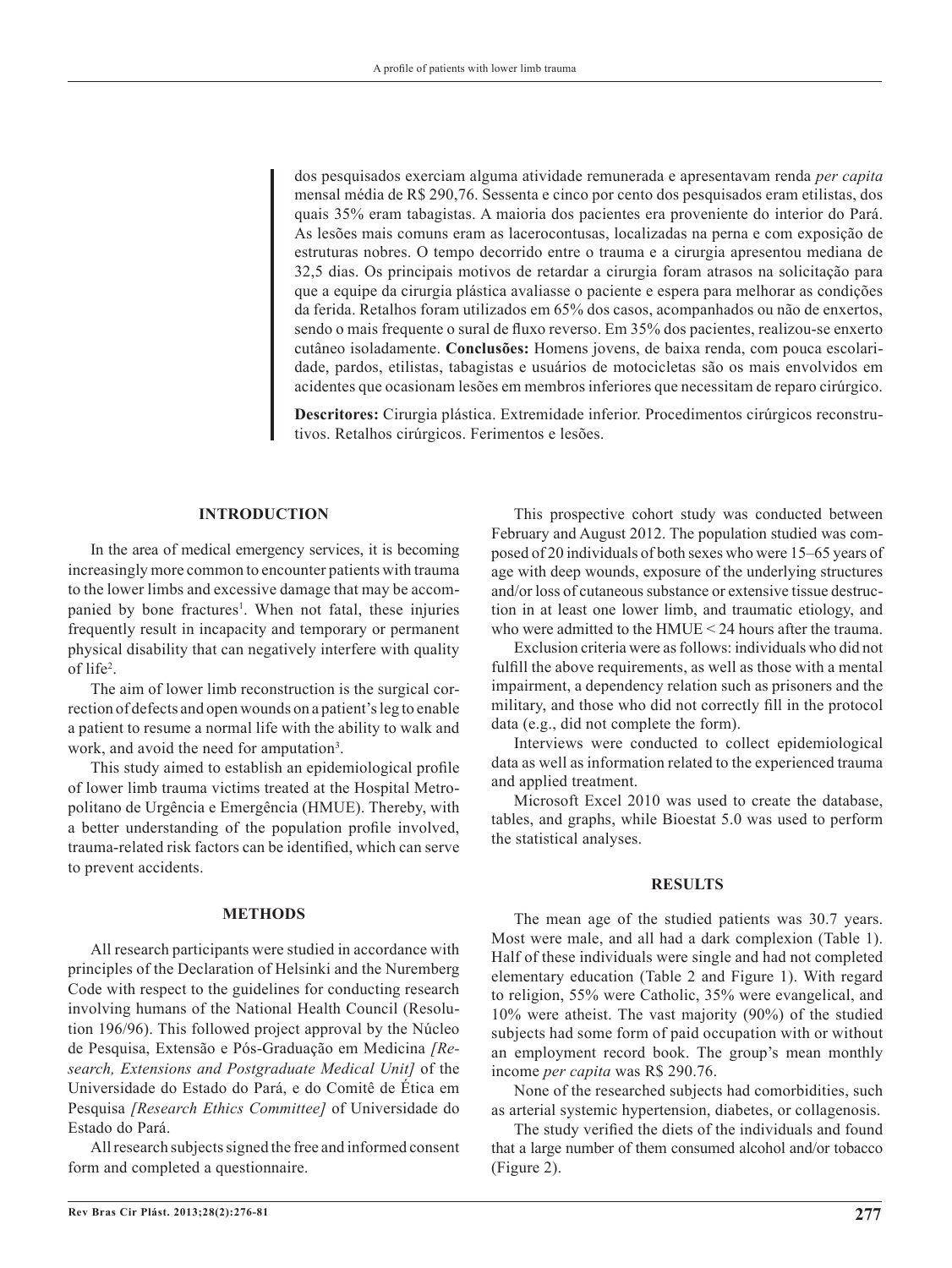There was a slight predominance of patients originating from rural areas of the state of Pará (55%) compared with Belém and metropolitan regions (45%). In half of the cases, the first instance of hospital care occurred at the HMUE. Automobile accidents represented the principal cause of trauma, with the majority involving motorcycles (Table 3).

A median time of 19 days was noted between hospital admittance and first evaluation by the plastic surgery team, while the median time taken between that evaluation and subsequent reconstructive surgery was 7 days. Overall, the median time between trauma and surgery was 32.5 days (Table 4). This delay in surgery was due to the delay of other specializations in requesting pre-plastic surgery evaluation as well as awaiting wound healing. It is worth noting that some cases involved more than one associated reason (Table 5).

The most common injury found was contusion laceration (90% of cases), followed by contused puncture (10%). Sixty percent of these injuries also had exposed underlying structures, such as bone or tendon. The leg was the most affected lower limb area in most of the cases (75%), principally in the middle third (40%) and distal third (45%) of the anterior surface.

Before surgical treatment was given, 90% of patients were administered antibiotic therapy. Among the performed surgical procedures, 35% were grafts and 65% were flaps with or without grafts, most being reverse sural fasciocutaneous flaps followed by anterior tibial fasciocutaneous flaps.

## **DISCUSSION**

This epidemiological study demonstrated that trauma is more common in young males 15–44 years of age<sup>4</sup>. In a study conducted by MacKenzie et al.<sup>5</sup>, 71% of patients with lower limb trauma were 20–45 years of age and most were male, as seen in this study.

The predominance of young men is perhaps influenced by their general tendency to be more aggressive in traffic and

| <b>Table 1</b> – Age and gender of the patients interviewed |                  |  |
|-------------------------------------------------------------|------------------|--|
| in the Hospital Metropolitano de Urgência e Emergência,     |                  |  |
| February to August 2012.                                    |                  |  |
| <b>Characteristics</b>                                      | $n = 20$         |  |
| Age (years)                                                 |                  |  |
| Mean $\pm$ standard deviation                               | $30.7 \pm 11.96$ |  |
| Median                                                      | 29.5             |  |
| Minimum to maximum                                          | $15 - 64$        |  |
| Gender, $N$ $(\% )$                                         |                  |  |
| Feminine                                                    | 4(20)            |  |
| Masculine                                                   | 16(80)           |  |
|                                                             |                  |  |

| <b>Table 2</b> – Education data of patients interviewed at the |
|----------------------------------------------------------------|
| Hospital Metropolitano de Urgência e Emergência,               |
| February to August 2012.                                       |

| Schooling                             | n(%)     |
|---------------------------------------|----------|
| No education                          |          |
| Incomplete elementary education       | 10(50)   |
| Complete elementary education         | 3(15)    |
| Incomplete secondary school education | 4(20)    |
| Complete secondary school education   | 1(5)     |
| Incomplete higher education           | 1(5)     |
| Complete higher education             | 1(5)     |
| Total                                 | 20 (100) |



*Figure 1 – Marital status of patients interviewed at the Hospital Metropolitano de Urgência e Emergência, February to August 2012.*



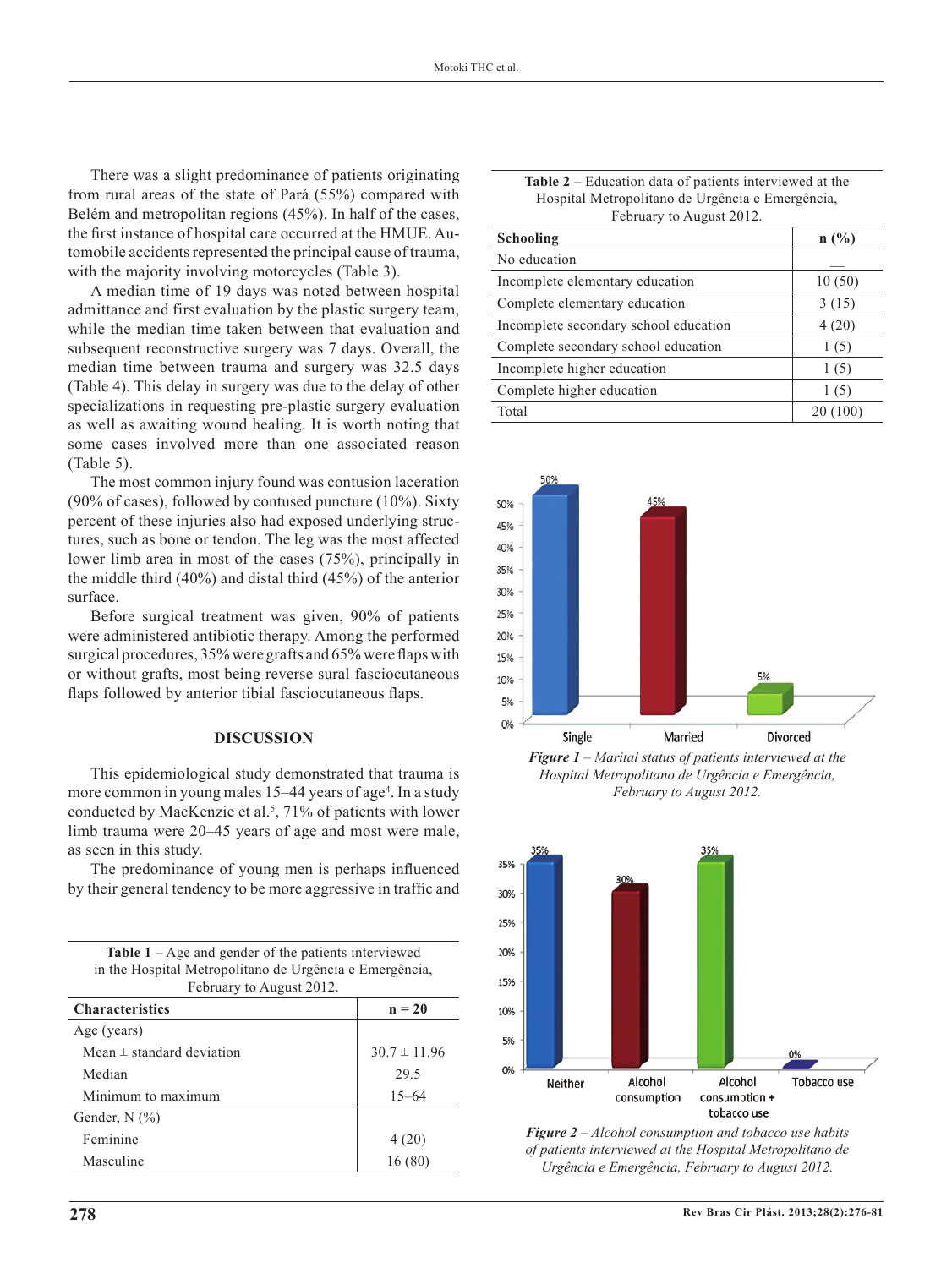| percentages $(\%)$ in the patients interviewed at the |        |
|-------------------------------------------------------|--------|
| Hospital Metropolitano de Urgência e Emergência,      |        |
| February to August 2012.                              |        |
| Cause of trauma                                       | n(%)   |
| Traffic accident                                      |        |
| Automobile accident                                   |        |
| Motorcycle accident                                   | 11(55) |
| Run-over accidents                                    | 4(20)  |
| Aggression (firearms)                                 | 2(10)  |
| Fall                                                  | 2(10)  |
| Crushed                                               | 1(5)   |

**Table 3** – Causes of trauma in absolute numbers (n) and

**Table 4** – Length of time from trauma to the first evaluation by the plastic surgery team and from the first evaluation to surgery in the patients interviewed at the Hospital Metropolitano de Urgência e Emergência, February to August 2012.

Total 20 (100)

| Length of time (days)                                    | n                 |
|----------------------------------------------------------|-------------------|
| Trauma – Surgery                                         |                   |
| Median                                                   | 32.5              |
| Minimum-maximum                                          | 14-247            |
| Mean $\pm$ standard deviation                            | $48.15 \pm 55.66$ |
| Coefficient of variation                                 | 115.61            |
| Trauma - first evaluation by the plastic surgery<br>team |                   |
| Median                                                   | 19                |
| Minimum to maximum                                       | $5 - 246$         |
| Mean $\pm$ standard deviation                            | $39 \pm 57.92$    |
| Coefficient of variation                                 | 148.5             |
| First evaluation by the plastic surgery team $-$         |                   |
| Surgery                                                  |                   |
| Median                                                   | 7                 |
| Minimum to maximum                                       | $1 - 27$          |
| Mean $\pm$ standard deviation                            | $9.1 \pm 6.84$    |
| Variation coefficient                                    | 75.2              |

**Table 5** – Reason for surgery delay in absolute numbers (n) and percentages (%) in the patients interviewed at the Hospital Metropolitano de Urgência e Emergência, February to August 2012.

| n(%)    |
|---------|
|         |
| 5(25)   |
| 13(65)  |
| 3(15)   |
| 13 (65) |
|         |

characteristics such as impulsiveness, immaturity, a desire for intense feelings, limited driving experience, motivation, peer pressure, and delinquent behavior<sup>6</sup>.

As in the study conducted in Piaui in 2008, this study had a dominance of patients with incomplete elementary and secondary education who had a low monthly *per capita* income less than the minimum salary<sup>6</sup>. It is possible that many of these casualties are workers who use their vehicles in the rural properties where they work and since these motorcycles are not licensed, they have had no particular maintenance and have not been through any standard control checks by official bodies<sup>6</sup>. It is also worth noting that Pará still has a significant number of poorly educated people who do not have a perfect knowledge of road signs.

The majority of individuals treated by the department were single, which contributed to the fact that the majority of victims were young. This particular group tends to have strong emotions, and be novelty seeking and more likely to risk their well-being to achieve these things<sup>6</sup>. With regard to the studied habits of the subjects, especially that of tobaccoism, the Ministry of Health<sup>7</sup> in 2011 released details of smoking prevalence by Brazilian city. While there was a national prevalence of 7.8–22.6%, Belém had a percentage of 12.5%. This study's sample had a higher percentage, which was similar to that observed by Mackenzie et al.<sup>5</sup>, who reported that 37% of patients with lower limb traumas were smokers.

There are more than 4,000 chemical agents present in cigarettes. Among them, nicotine and carbon monoxide are the most significant in terms of negatively affecting wound healing<sup>8</sup>. The majority of institutions recommend smoking cessation 4 weeks prior to surgery and lasting until 4 weeks after surgery<sup>8</sup>. None of our patients who were smokers used cigarettes during the course of hospitalization.

A large proportion of our study population used alcohol; however, there are no data on whether these patients were under its effect at the time of their accidents. Alcohol use is commonly associated with motor vehicle accidents and has wide cultural acceptance and easy access. In addition to behavioral changes, alcohol can cause psychomotor retardation as well as loss of concentration, thought, attention, and judgment<sup>9</sup>. It is worth emphasizing that, in accordance with the traffic code, driving under the influence of alcohol is a severe violation that carries charges, the possible suspension of one's license, and even imprisonment in some cases. In terms of educational action, advertisements are being produced that show the social repercussions of traffic accidents caused by alcohol consumption<sup>6</sup>.

With regard to injury type, this study determined that the most common injury is contusion laceration. The result corroborates the findings of Koizumi<sup>10</sup>, which demonstrated that the most common lesions of the lower limbs were lacerations, contusions, excoriations, and contused wound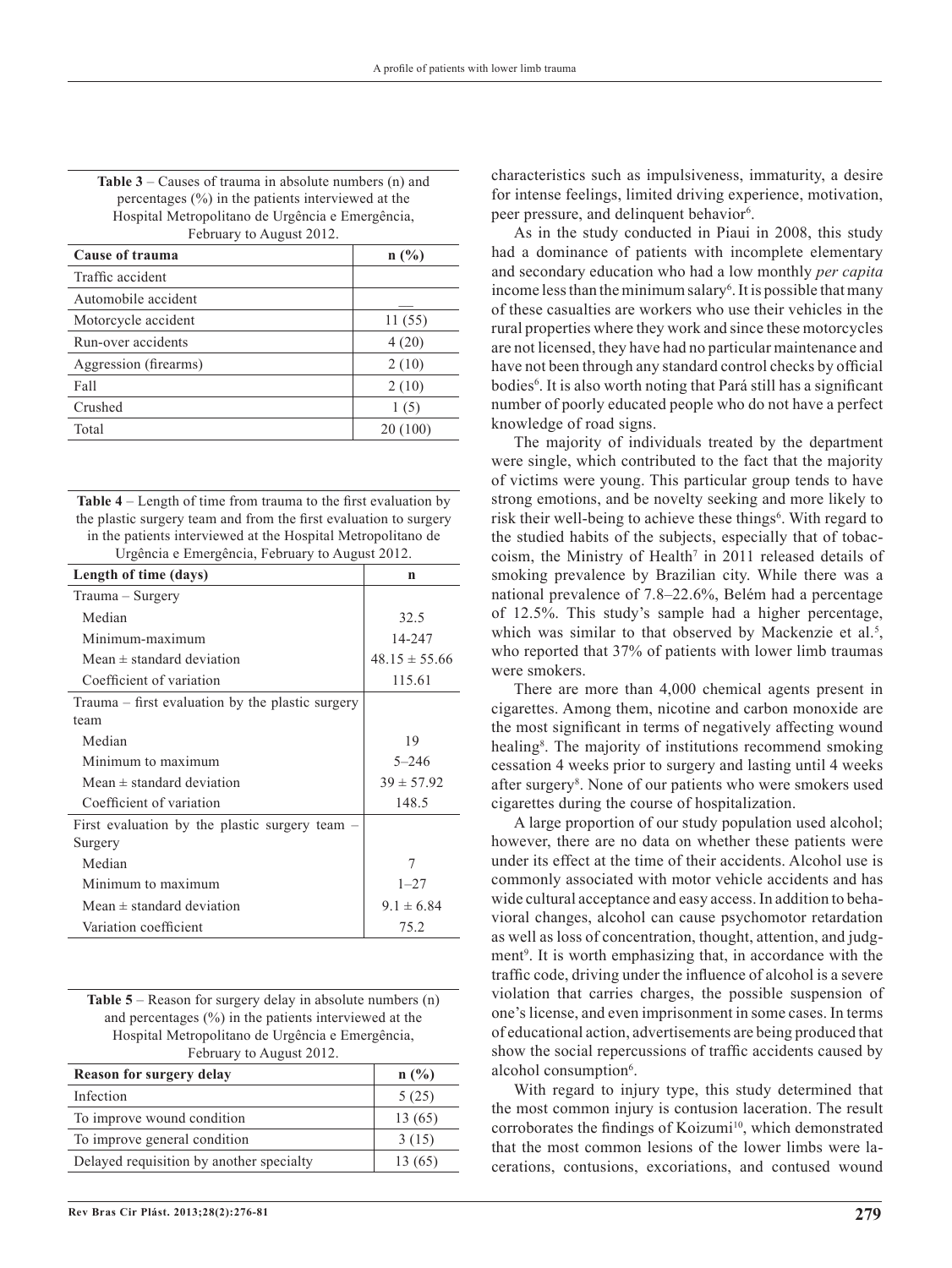injuries. However, there are no current studies available for further comparison.

There were no data in the literature on the specific regions of trauma in the lower limbs, which prevented a comparison of our results and those of other studies. An exception was the division of the leg into three parts, in which the most affected area was the middle third, followed by the distal and proximal thirds<sup>1</sup>. This study showed that the distal and middle thirds are affected at almost equal frequencies.

The majority of our patients had exposed bones and/or tendons, which posed a risk for complications such as osteomyelitis, osteonecrosis, and sepsis. It is worth emphasizing that exposed tendons can become necrotic and dry, while exposed blood vessels are at risk of rupture<sup>3</sup>.

The literature shows that motorcycle accidents constitute the most frequent accident and are identified as the cause of trauma in  $27-86\%$  of cases<sup>1,4,11</sup>. However, in terms of lower limb trauma specifically, the principal cause is car accidents, with a recorded incidence of 27–52%<sup>5,12</sup>. One can associate the great number of accidents involving motorcycles to its huge popularity by virtue of the cost/benefit ratio<sup>6</sup>.

The interval identified by this research between trauma and surgery is considered high compared to that in numerous studies supporting early reconstruction despite the fact that the definition of "early" can be extremely variable<sup>13-15</sup>. In 1986, Godina13 confirmed that the microsurgical reconstruction of lower limb complex injuries must be undertaken during the first 72 hours. Yet Byrd et al.<sup>15</sup> reported that the complication rate was lower in surgery performed during the first week compared to that in surgeries performed after the first week. Conversely, in 2005, Kneser et al.<sup>16</sup> obtained better results for the viability of flaps conducted 7–15 days after trauma. Other authors believe that complete serial debridement is more important than the time taken to cover the wound<sup>17</sup>.

In contrast with this study, in 2008, Karanas et al.<sup>14</sup> reported that the delays in surgery were due to the presence of other associated injuries (71%), the transfer of patients to other hospitals (36%), and the limited availability of theaters and trained teams. In terms of wound condition improvement, findings in the literature are in accordance with the fact that one must await local improvement by performing debridement and applying dressings, and definitive surgery may proceed only after the appropriate clinical and local conditions are achieved<sup>1</sup>.

This study reported that the vast majority of patients also received prior antibiotic therapy. Those who did not, were generally readmitted electively. The lack of physiological wound healing can be intimately related to the presence of infection, which tends to prolong healing time. This apparently inhibits collagen production by fibroblasts<sup>18</sup>. Therefore, the conduction of prior antibiotic therapy in the case of infection is justified with the aim of promoting an improved surgical response.

This study's findings agree with those in the study by Parrett et al.<sup>19</sup>, who reported that the majority  $(56.6\%)$  of surgical procedures involved flap reconstruction. However, in 2010, Milcheski et al.<sup>20</sup> showed a predominance of graft reconstruction (85.7%) in severe wounds only.

The series of cases researched in this study was small due to its inclusion and exclusion criteria as well as the time taken for data collection, which could have interfered with the definition of a more realistic epidemiological profile.

### **CONCLUSIONS**

Young motorcycle-riding men with low income levels, poor education, and dark complexions, who are alcohol and tobacco consumers are the most commonly involved in accidents causing injuries to the lower limbs requiring surgical repair.

#### **REFERENCES**

- 1. Bacelar TH. Utilização do músculo sóleo para perdas musculocutâneas de terço médio da perna. Rev Bras Cir Plást. 2011;26(2):211-20.
- 2. Oliveira NLB, Sousa RMC. Diagnóstico de lesões e qualidade de vida de motociclistas, vítimas de acidentes de trânsito. Rev Lat Am Enfermagem. 2003;11(6):749-56.
- 3. Parret BM, Pribaz JJ. Lower extremity reconstruction. Rev Med Clin Condes. 2010;21(1):66-75.
- 4. Di Credo PF, Felix JVC. Perfil dos pacientes atendidos em um hospital de referência ao trauma em Curitiba: implicações para a enfermagem. Cogitare Enferm. 2012;17(1):126-31.
- 5. MacKenzie EJ, Bosse MJ, Kellam JF, Burgess AR, Webb LX, Swiontkowski MF, et al. Characterization of patients with high-energy lower extremity trauma. J Orthop Trauma. 2000;14(7):455-66.
- 6. Santos AMR, Moura MEB, Nunes BMV, Leal CFS, Teles JBM. Perfil das vítimas de trauma por acidente de moto atendidas em um serviço público de emergência. Cad Saúde Pública. 2008;24(8):1927-38.
- 7. Brasil. Ministério da Saúde. Secretaria de Vigilância em Saúde. Vigitel Brasil 2011: vigilância de fatores de risco e proteção para doenças crônicas por inquérito telefônico. Brasília: Ministério da Saúde; 2012. 132p.
- 8. Khaw RR. The effects of smoking on wound healing: five case studies and a review. 2010. Disponível em: http://pennineacute.shared.hosting. zen.co.uk/uploads/20101021\_Rong%20Khaw%20SSC%20June%20 2010.pdf. Acesso em: 12/9/2012.
- 9. Becker E. Perfil dos pacientes usuários de um serviço de urgência e emergência [trabalho de conclusão de Curso de Enfermagem]. Novo Hamburgo: Centro Universitário Feevale; 2010.
- 10. Koizumi MS. Padrão das lesões nas vítimas de acidentes de motocicleta. Rev Saude Publica. 1992;26(5):306-15.
- 11. Vendramin FS. Retalho sural de fluxo reverso: 10 anos de experiência clínica e modificações. Rev Bras Cir Plást. 2012;27(2):309-15.
- 12. Sgarbi MWM, Gotfryd AO. Amputação ou reconstrução da extremidade esmagada: utilização do Índice da Síndrome da Extremidade Esmagada. Acta Ortop Bras. 2006;14(5):264-7.
- 13. Godina M. Early microsurgical reconstruction of complex trauma of the extremities. Plast Reconstr Surg. 1986;78(3):285-92.
- 14. Karanas YL, Nigriny J, Chang J. The timing of microsurgical reconstruction in lower extremity trauma. Microsurgery. 2008;28(8):632-4.
- 15. Byrd HS, Spicer TE, Cierney G 3rd. Management of open tibial fractures. Plast Reconstr Surg. 1985;76(5):719-28.